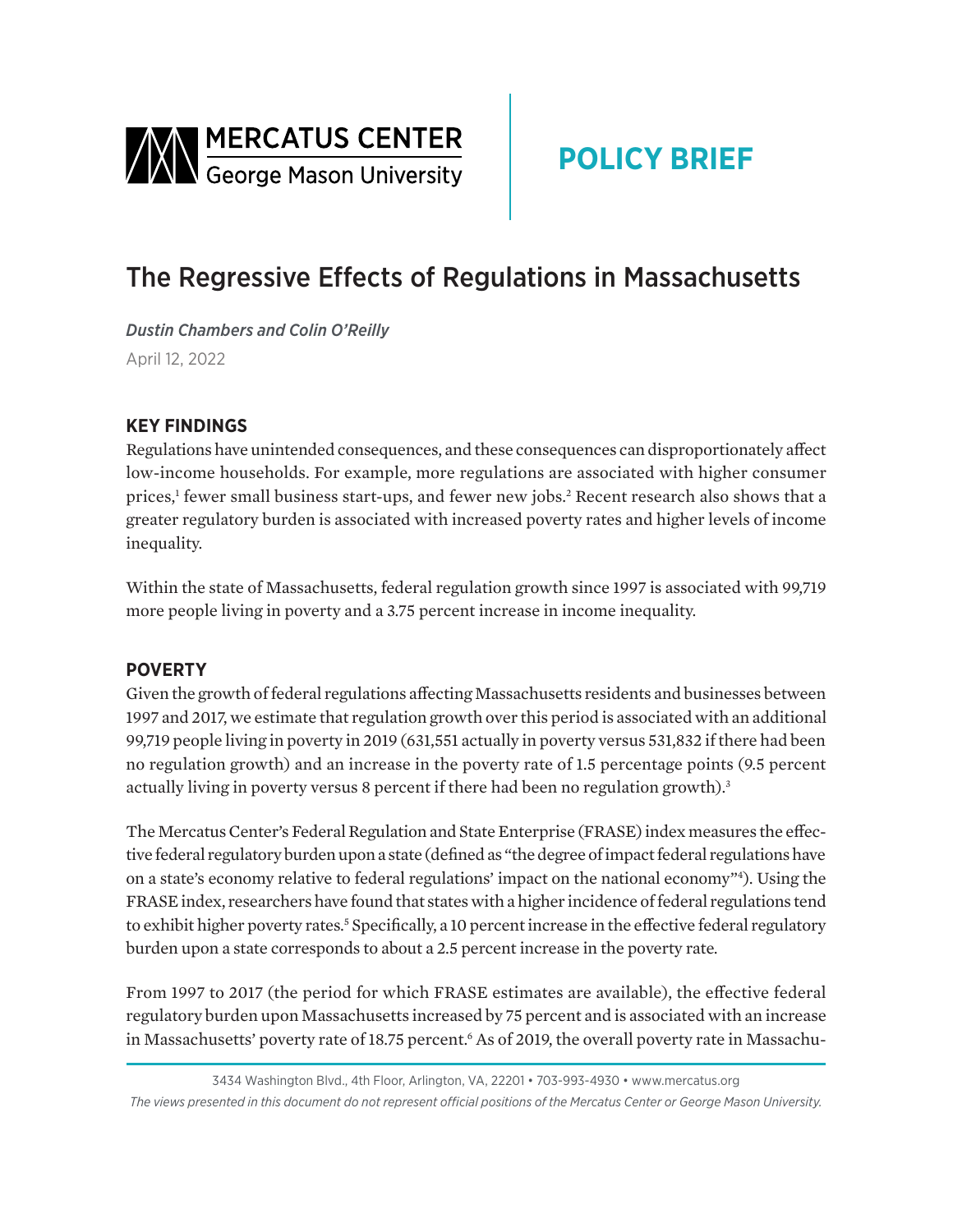<span id="page-1-0"></span>setts stood at 9.5 percent.<sup>7</sup> If the increase in the regulatory burden had not occurred, our research suggests that the poverty rate could have been as low as 8 percent in 2019.<sup>8</sup> Though this may not seem like a large difference in relative terms, it would have amounted to *99,719 fewer people living in poverty in Massachusetts in 2019*.

#### **INCOME INEQUALITY**

We estimate that the accumulation of federal regulation affecting Massachusetts residents and businesses between 1[9](#page-2-0)97 and 2017 is associated with a 3.75 percent increase in income inequality.<sup>9</sup>

Using the FRASE index, researchers have found that states with a higher incidence of federal regulations also have higher levels of income inequality. Specifically, a 10 percent increase in the effective federal regulatory burden upon a state corresponds to an approximate 0.5 percent increase in the state's Gini coefficient (the most commonly used measure of income inequality).<sup>[10](#page-2-0)</sup>

In view of the link between rising poverty and federal regulations, the increase in income inequality in Massachusetts is not surprising. From 1997 to 2017, the effective federal regulatory burden upon Massachusetts increased by 75 percent,<sup>[11](#page-2-0)</sup> *and that increase is associated with a 3.75 percent increase in Massachusetts' level of income inequality*. [12](#page-2-0) As of 2018, Massachusetts was the 7th most unequal state in terms of income inequality  $(1 = \text{most inequality}, 50 = \text{least inequality})$ .<sup>13</sup>

#### **ABOUT THE AUTHORS**

Dustin Chambers is a professor of economics in the Perdue School of Business at Salisbury University, a senior affiliated scholar at the Mercatus Center at George Mason University, and a policy adviser at the Heartland Institute. Chambers is an applied econometrician who has published widely on the topics of income inequality, poverty, and economic growth. His most recent research focuses on the regressive effects of government regulations, including their unintended impact on consumer prices, entrepreneurship, and social mobility vis-à-vis income inequality and poverty. He earned his MA in economics from UCLA and his PhD in economics from the University of California at Riverside.

Colin O'Reilly is an associate professor of economics in the Heider College of Business at Creighton University and a scholar at Creighton's Menard Family Institute for Economic Inquiry. Since receiving his PhD in economics from Suffolk University in 2014, he has published more than a dozen articles studying institutions and economic development in such peer-reviewed journals as *World Development*, *Economica*, and *Public Choice*. His current research studies the relationship between regulation, rent-seeking, and income inequality.